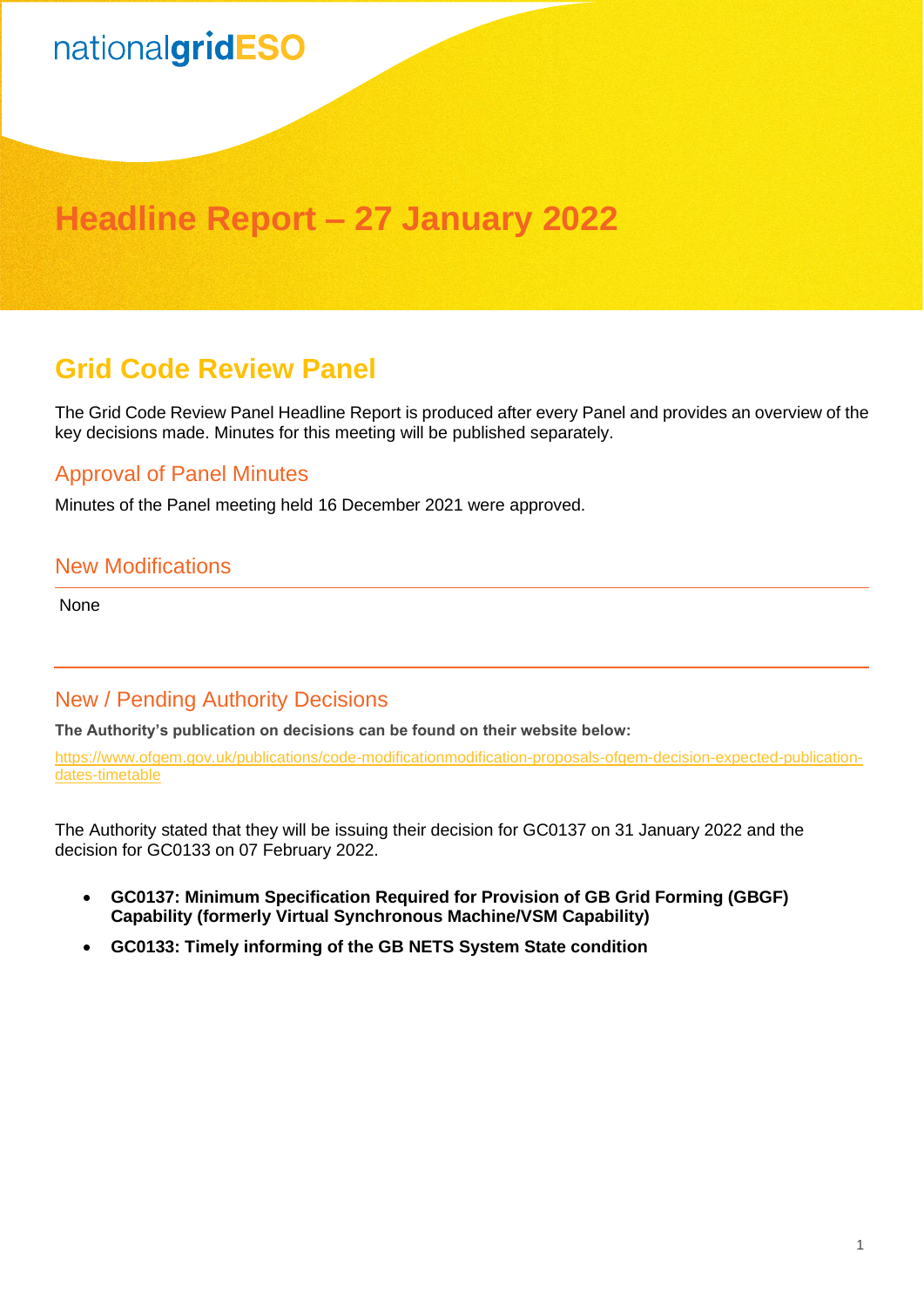### nationalgridESO

#### Prioritisation Stack and Inflight modifications

The Panel reviewed the Grid Code prioritisation stack and decided to prioritise GC0154 and GC0155 in positions 5 and 6 respectively.

The prioritisation for each modification can be found on the new version of the Modification Tracker. Please refer to latest Modification Tracker for an update on each in flight Modification. This is published monthly at <https://www.nationalgrideso.com/industry-information/codes> and will be next updated and published on 07 February 2022.

| <b>Grid Code - Prioritisation Stack</b> |                                        |                                                             |        |                                                                                                                                        |
|-----------------------------------------|----------------------------------------|-------------------------------------------------------------|--------|----------------------------------------------------------------------------------------------------------------------------------------|
| <b>Mod Number</b>                       | <b>Previous</b><br><b>Priority No:</b> | <b>New Priority</b><br><b>No</b><br>$\overline{\mathbf{v}}$ | Change | Title                                                                                                                                  |
| GC0139                                  |                                        |                                                             |        | Enhanced Planning Data Exchange to Facilitate Whole System Planning                                                                    |
| GC0141                                  | 2                                      | 2                                                           |        | <b>Compliance Processes and Modelling amendments following 9th August Power</b><br><b>Disruption</b>                                   |
| GC0117                                  | 3                                      | 3                                                           |        | Improving transparency and consistency of access arrangements across GB by the<br>creation of a pan-GB commonality of PGM requirements |
| GC0148                                  | 4                                      | 4                                                           |        | Implementation of EU Emergency and Restoration Code Phase II                                                                           |
| GC0154                                  | <b>New</b>                             | 5                                                           |        | Incorporation of interconnector ramping requirements into the Grid Code as per SOGL<br><b>Article 119</b>                              |
| GC0155                                  | <b>New</b>                             | 6                                                           |        | <b>Clarification of Fault Ride Through Technical Requirements</b>                                                                      |
| GC0146                                  | 5                                      | 7                                                           |        | Solutions for frequency control of Power Park Modules                                                                                  |
| GC0140                                  | 6                                      | 8                                                           |        | Grid Code Sandbox: enabling derogation from certain obligations to support small-<br>scale trials of innovative propositions           |
| GC0103                                  | 7                                      | 9                                                           |        | The introduction of harmonised Applicable Electrical Standards<br>in GB to ensure compliance with the EU Connection Codes              |

#### Draft Final Modification Reports

There was one self-governance DFMR presented to Panel for a determination vote.

#### **GC0153: Making the Grid Code Gender Neutral**

[https://www.nationalgrideso.com/uk/electricity-transmission/industry-information/codes/grid-code](https://www.nationalgrideso.com/uk/electricity-transmission/industry-information/codes/grid-code-old/modifications/gc0153-making-grid-code-gender-neutral)[old/modifications/gc0153-making-grid-code-gender-neutral](https://www.nationalgrideso.com/uk/electricity-transmission/industry-information/codes/grid-code-old/modifications/gc0153-making-grid-code-gender-neutral)

This modification is seeking to remove any gender specific references or terminology within the Grid Code and make it Gender Neutral.

**DECISION**: The Panel determined unanimously for the Original solution to be implemented (10/10 votes in favour).